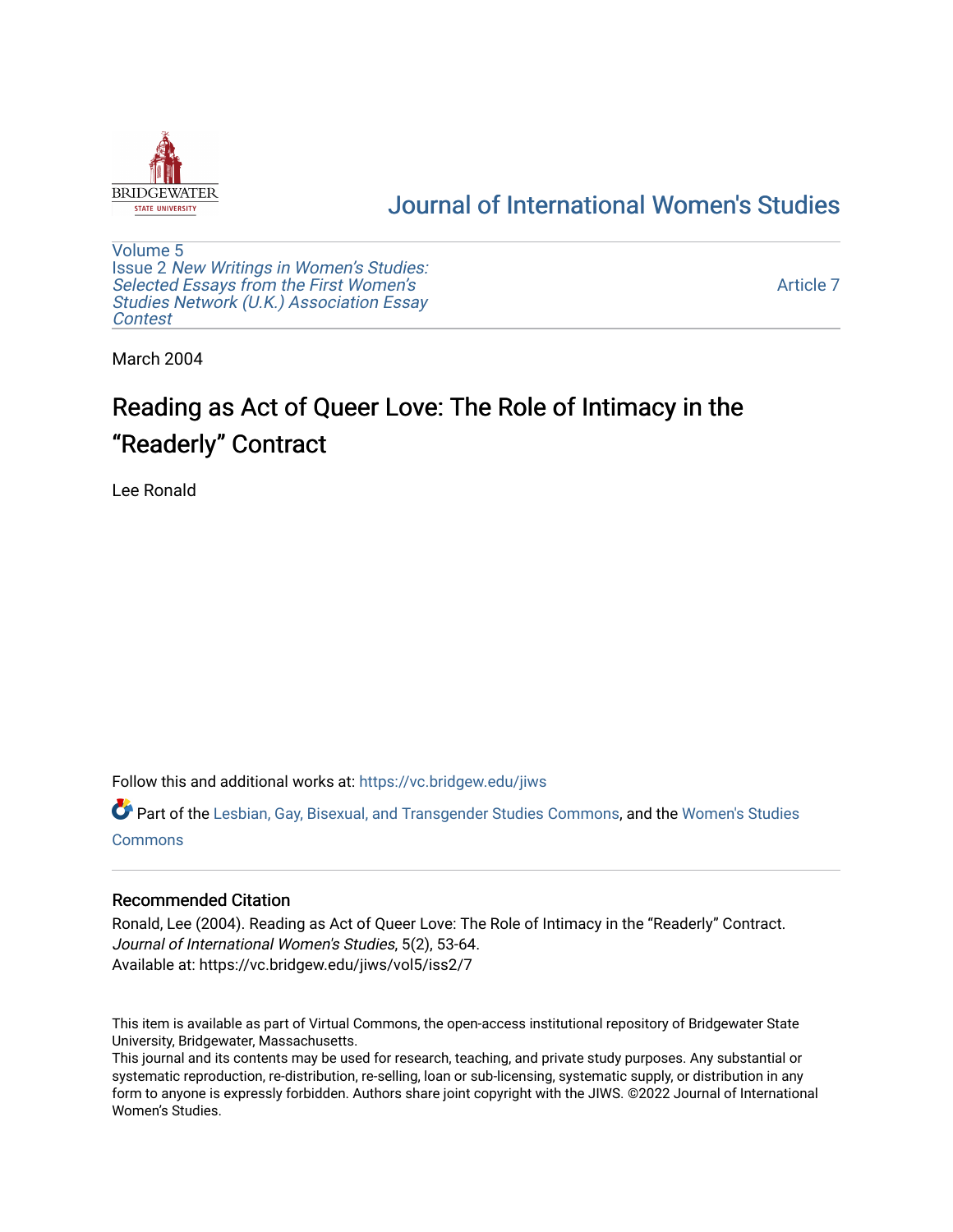This journal and its contents may be used for research, teaching and private study purposes. Any substantial or This journal and its contents may be reset for resetting, and any private buyy buyouses. Any substantial or sub-<br>systematic reproduction, re-alst ibution, resealing, in the Role licensing, systematic supply or distribution to anyone is expressly forbidden. ©2004 Journal of International Women's Studies.

## **Reading as Act of Queer Love: The Role of Intimacy in the "Readerly" Contract**

## By Lee Ronald<sup>1</sup>

#### **Abstract**

The following paper has been revised from my 2001 MA thesis, which asked 'Is it possible to define a strategy for reading queer?' This includes an investigation of how the traditionally stable categories of reader/text/author may be redefined by queer strategies that instead force instability and flux. In the three years that have elapsed since first conceiving of this piece, I argue that the potential of queer reading is still one that has not been adequately explored. As I acknowledge, 'whilst the queer does flag the fluctuating nature of sexual identity… it may also be used to unpack broader patterns of knowledge' including those that give structure and meaning to our readerly imaginations.

This paper concentrates especially on the ability of the queer to skew our hegemonic definitions of intimacy, moving from the dualistic self/other into the additive space conjured by queer theorists such as Eve Sedgwick and foregrounded by earlier feminist positions, such as the 'placental economy' of Rouch and Irigaray. Broadly speaking, what do such revised notions of intimacy do to the concept of 'reading' and how do they reconfigure the relationship 'between things' that reading involves? Key to my argument is the acknowledgement that 'reading queer' involves a radical rethinking of our ability to relate, and here I spend some time imagining what this revision may involve when figured through the lens of a queer liaison. It concludes by suggesting further starting points for investigation such as the positions of Lyotard and Butler, as well as indicating the queer readerly provocation which I suggest is apparent in Doane's 'lesbian post modern'.

*Key Words:* queer theory, reading, intimacy

#### **One**

l

…what seems least settled is any predetermined idea about what makes the queerness of a queer reading… The model of such reading is hardly the state of complacent adequacy that Jonathan Culler calls 'literary competence' but a much more speculative, superstitious, and methodologically adventurous state where recognitions, pleasures and discoveries seep in only from the most stretched and ragged edges of one's competence. Eve Kosofsky Sedgwick, *Novel Gazing*, p.2/3

The following is fundamentally an investigation of possibilities; those inherent in identity and reading at a particular post-modern moment. It echoes the sentiments of Susan Suleiman regarding 'hermeneutic reading' existing as "a kind of criticism whose chief focus of inquiry is the nature and possibilities of reading and interpretation" (Suleiman 1980, p.38). It develops this by articulating the nature of the possibilities that surface obliquely for us now, ideas that are lying in potentia, gnawing at the edges of what has been cast as legitimate experience.

<sup>&</sup>lt;sup>1</sup> Lee Ronald was born in 1965 in London. She gained a first class degree in English Studies and the History of Art at Oxford Brookes University in 2000, followed by an MA in Gender Studies from the University of Leeds. She is currently engaged in researching a PhD thesis at the Centre for Women's Studies, University of York. Her research is focused on sensuality and she is planning to organise a conference on the realm of the sensual for late 2004.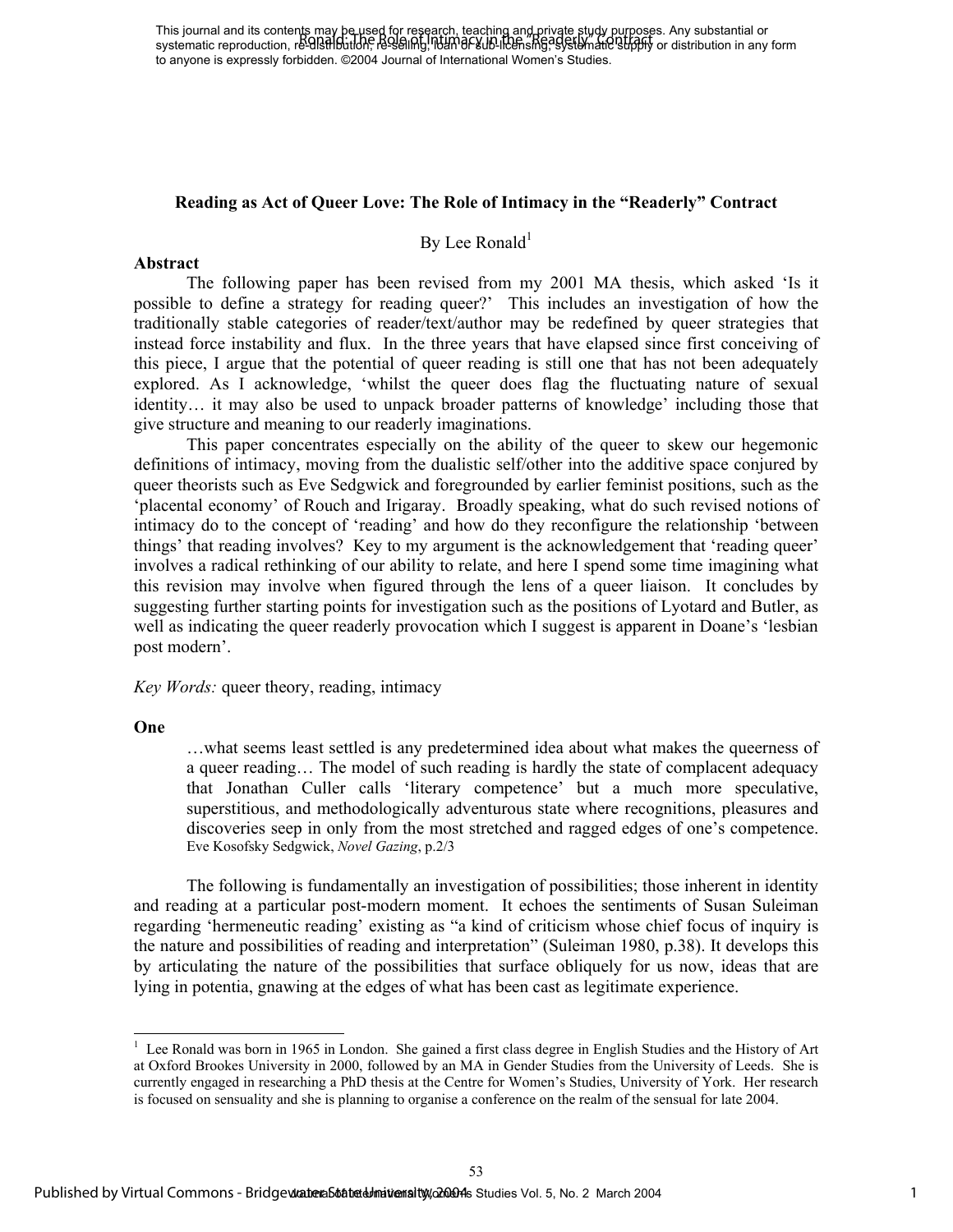Reading is a complex activity contingent upon many factors, something that has the potential to be analysed in many ways: as activity or process, as interpretation or understanding (my reading of this is ..…), as something shaping experience (for example, the gynocriticism of second wave feminism), as a universalised, readerly abstraction, (the universal male) or as that which echoes the interior experience of the person reading the text (reading as process of identification). As has been argued:

There is … still no general agreement on what is meant by reading and literacy… The basic debate has been between those who hold that reading means essentially the 'mechanics' of reading, that is, the ability to decode written words into spoken words; and those who maintain that reading essentially involves understanding (Stubbs 1980, p.4-5).

Jeremy Hawthorn, (1987) in *Unlocking the Text*, asserts an even wider application of the term including a focus on experiences within reading such as 'response', 'explication', 'scholarship', 'interpretation', 'analysis', 'appreciation' and 'discussion' (Hawthorn 1987, p.28). Such a diverse focus has been essential in understanding how wide a terrain the term 'reading' covers, and in subsequently assessing its relevance in forming and maintaining ideological control. By that, I mean in understanding and acknowledging the role played by reading beyond the text, informing the process of identity construction. Awareness of the diversity of reading has also been useful in marking our conceptual thinking, each issue provoking us to further expand the powerful notion of what constitutes not just 'reading' but increasingly, what constitutes a 'reader'. My interests lie in considering how the queer, something fluid and mobile, (re)informs the relationship existing between reader and text. I argue that the conventional understanding of the tension between reader and text is based upon a particular definition of subject/object, and thus already primed expectations as to what a relationship between may mean/become. In rethinking the way this exchange may operate in terms of a queer encounter, I propose that such investigation should award us with newly imagined spaces for considering not just reading but also difference.

A focus in my study will be provided by Tracy Chevalier's (1999) text *Girl With A Pearl Earring*, the factionalised tale of Griet, maid to the enigmatic seventeenth century Dutch painter, Jan Vermeer. Ostensibly most easily conforming to a feminist reading that emphasises the pathos and ostracism of Griet's situation, one shaped by issues of gender and class, I have chosen to develop it into a space within which also to explore queer reading possibilities. Using Chevalier's text creatively to experiment with the possibilities for queering a text, I hope to confront some of the queer ways of relating to and within the text whilst also using it to understand my own (problematic) position as queer reader.

Throughout, I intend my argument to reflect my interest in not merely the content of reader oriented and identity debates, but in the structures through which such debate is formed and defined. For example*,* when I began this work, I was aware that some reader-oriented theorists stressed the importance of the imagination in a reader/text encounter, for example the critic Denis Donoghue (1998, p.15-17). However, I cannot but argue that such approaches posit difficulties in that whilst advancing reading as pleasurable, leading to liberation and freedom, reading (and the liberation and freedom it helps construct) can only exist within already operating bodies of knowledge. Criticism that heavy-handedly stresses the positive force of the imagination in the reading encounter seems unable to accept that "the imagination" does not spring fully formed from some inherent, unsullied state of grace but is directed and shaped by cultural and societal forces. For example, aesthetic readings of the imagination are surely shaped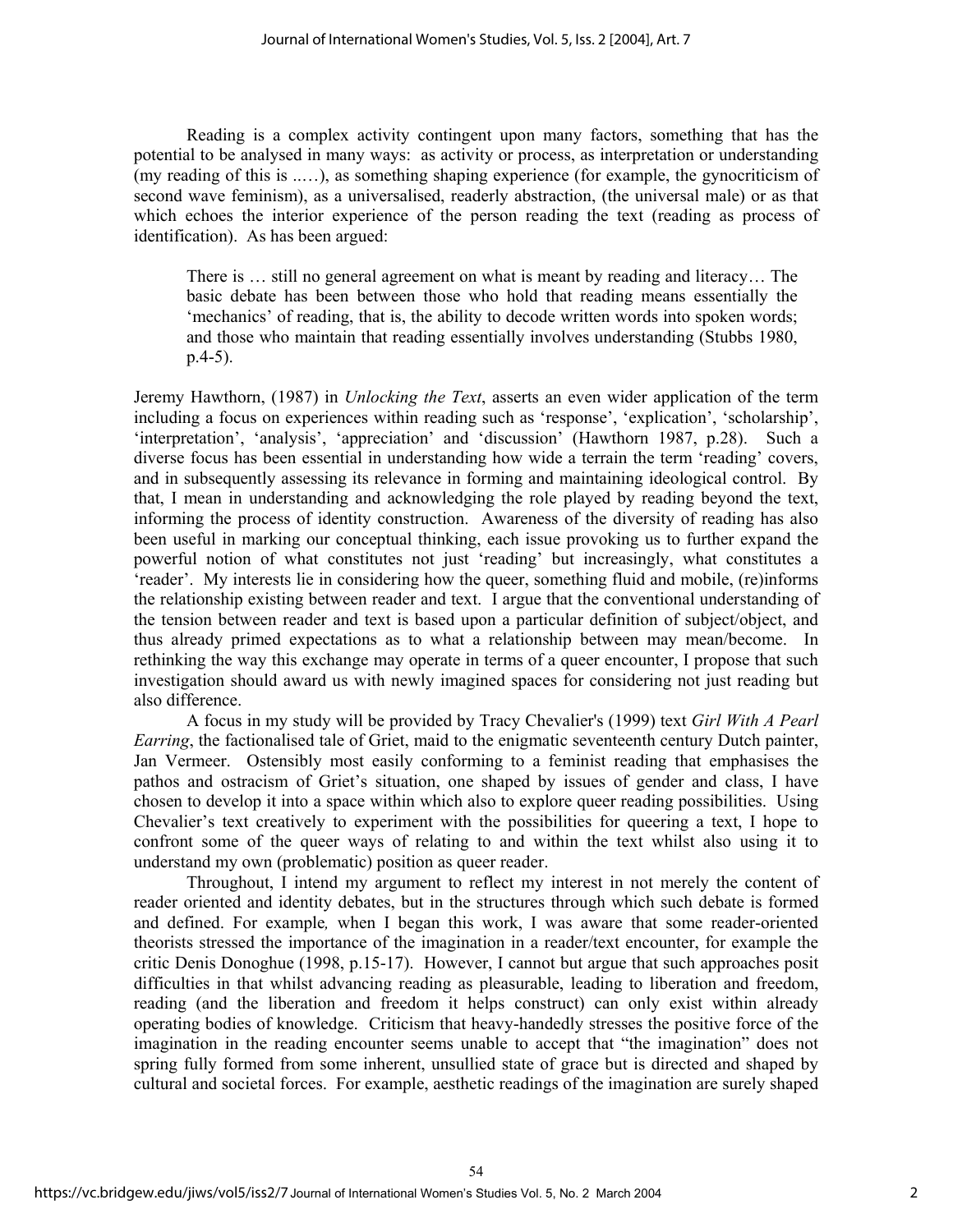by the culturally and historical expectations for what we may be and therefore what we may transcend. In order to imagine ourselves as other through the interface of a text we are dependent upon constructs and limits that define what other is. We do not enter the reader/text encounter unencumbered by ideology. Therefore, it is crucial not merely to gauge content or the technicalities of language and its effect, but also attend to the structures that give such effects their import. This may be especially pertinent in terms of queering texts for as Sedgwick (1997) engagingly argues "interestingly, it's also the repeated turn away from the deontological project of 'ought' that seems to characterise the unmistakable, though often tacit, ethical gravity and specificity of this [queer] work" (Sedgwick 1997, p.2.). That is, the way queer reading strategies appear to swerve away from "existing accounts of how "one" *should* read, and how one *does*… how people *should feel*, to the much harder ones of how they do and of how feelings change" (Sedgwick 1997, p.2). Implicit in such analysis is the idea that we are coerced to read and process information in a particular way that serves dominant ideologies and that queer strategies for reading instead open us up to new frameworks for understanding those ideologies.

Certainly, it is the challenge that the queer offers to the structural status quo that provokes my current thinking about reading, replicating Weinberg's (1996) assertion that the charge of queer theory is increasingly to investigate the mechanisms by which a society claims to know gender and sexuality (Weinberg 1996). It has also been proposed that the "queer dislodges essentialist understandings of sexuality that propose a unified model of subjectivity based on biology. More than this, queer implies a sexuality or sexualities that confuse the old distinctions, male/female, gay/lesbian, and even gay/straight" (Belsey and Moore 1997, p.12). Developing this statement, the theoretical terrain for an unfolding of the queer is one that may potentially dislocate our current understandings of social and ideological mores as well as those overtly implicated in the 'sexual', given that all systems are interdependent. Given the subtle possibilities offered by the term 'queer', I assert that how we practically apply it is vital. It is not enough to see the queer as merely a euphemism for lesbian and gay studies or as a vehicle for simplistically hunting down homosexual episodes in a text, overt or otherwise. Queer theory, as I understand it, is not only about the birth of a manifold sex/gender system but rather is informed by an elegant revisioning of outmoded epistemological frameworks. Therefore, whilst the queer does flag the fluctuating nature of sexual identity as its defining *leit motif*, it may also be used to unpack broader based patterns of knowledge, including those that inform our reading life. As Rosemary Hennessy (2000) has so cogently expressed, 'I would argue for a re-narration of queer critique as inquiry into the systems of exploitation and regimes of state and cultural power through which sexualities are produced' (Hennessy 2000, p.113).

In answering the key question *Is it possible to define a strategy for reading queer?* we may also ask why we should want to. What knowledge is to be gained in adopting a queer methodology for the process of reading? I hope to suggest that reconceptualising the interaction between reader and text is likely to involve us in a realignment of the possibilities of self/other that stretch beyond the text. At the same time, through seeing and understanding aslant or queerly, it may actually become possible to *undermine* the current frameworks that order our thinking. However, this is certainly no simple process, for given the nature of the queer, strategies/identifications/readings produced by/in this space cannot exist, or be assessed, in the same way as in the non-queer realm. The arena that produces possibilities and expectations, that order our assumptions for (what) playfulness (is), for (what) creativity (is) become changed.

I believe that whilst we may be offered a variety of queer starting positions, the activity of 'queering' is particularly productive; that is, 'queering' the encounter between reader and text. Using theorists such as Luce Irigaray, Eve Kosofsky Sedgwick and Emma Wilson to re-imagine what relationships have the potential to become I hope to reconceptualise the potential inherent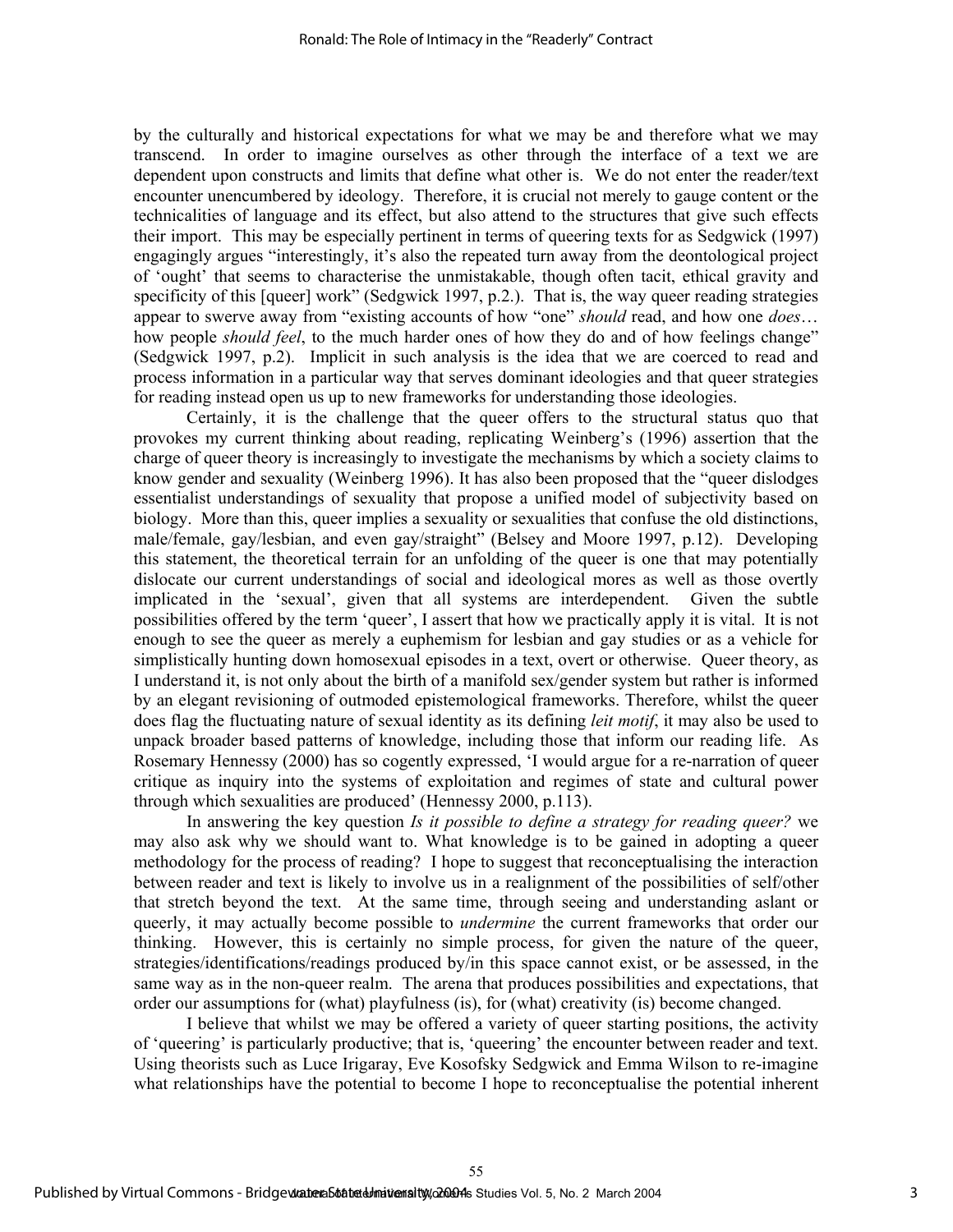in queer strategies for imagining self/other, reader/text and thus the practice of being and reading itself.

#### **Two**

## We must reinvent love. (Maud Mannoni, *La Language de la Hainamour*, p.25)

Although it may be useful to debate the notion of a queer reader and the problems inherent in this identification, I wish to instead to concentrate upon the possibility of using 'queering' itself as an active strategy for rethinking and reordering readerly possibility; here, it becomes an activity that allows us to rethink binary frames of reference. I propose that this strategy manifests mainly through the reader/text encounter where re-imagining this encounter is one method of moving beyond an oppositional either/or stance. Through the activity of 'queering', the reader/text encounter could be reinvented, made strange and its conventional framework undermined. By this I mean by concentrating upon reconfiguration of the oppositional stance, reader/text, re-imagining it as a different sort of relationship, one less competitive and tense, instead more inclusive and mutual. Here, a queer charge may also be detected in an awareness of how confidently we label what an *encounter between* may involve. Such a concentration upon the relationship (or rather the relationship potential) of reader/text, and its openness to being 'queered' also operates to foreground the nature of desire in all textual liaisons. Simultaneously, rethinking relationships "between" may also lead us to emphasise the position and possibility of the "other". Perhaps it is this queer approach that may most effectively be mined for a new readerly discourse regarding difference?

It is apparent that 'reading queer' is a strategy dependent upon rethinking our ability to enter into a *different sort of readerly contract*. The queer reader in conventional terms simply cannot exist; instead we need to replace the traditional, foundationalist reader and text with a different vision of what a reader may be/come, offer and what a text may be/come offer. An adequate queer reading may be constructed from a hybridisation of such revisioned approaches. However, my interest lies in developing the strategy of 'queering' and the way it reconfigures the crucial *liaison* between reader and text. For example, queerly revisioning the boundaries that make reader/text a special relationship may be useful to consider. The French Studies theorist Judith Still (2001) engagingly talks of the reader existing in a romantic liaison with the text, envisioning this in the term 'poetic nuptials': she further defines this position as a redetermination or widening of spaces that determine giving/sharing and conversely determine constriction (Still 2001).

Certainly, I am compelled to consider not the reader or the text operating as the pivotal interface in reading, but the queerness of the *encounter between* reader/text. Indeed, Tony Bennett (1987) labels the encounter between reader and text as the 'reading formation', adventurously citing it as a "reciprocal process by which readers and texts are mutually produced and mutually productive… (restoring) a dialectical agency to the reading process" (Dimock 1991, p.639). In accessing and assessing the enigmatic structure of reading and the queer readerly space created by the liaison between reader and text, I suggest it may be useful to consider it in terms of permeable boundaries and borders. Gloria Anzaldua (1987) talks of borderlands that are psychological, sexual and spiritual, and of the borderland itself as "a vague and undetermined place created by the emotional residue of an unnatural boundary" (Anzaldua 1987, p.3). Although she does not explicitly engage with the borderlands that exist in the traditional encounter between the reader and the text, I suggest that her ideas may be creatively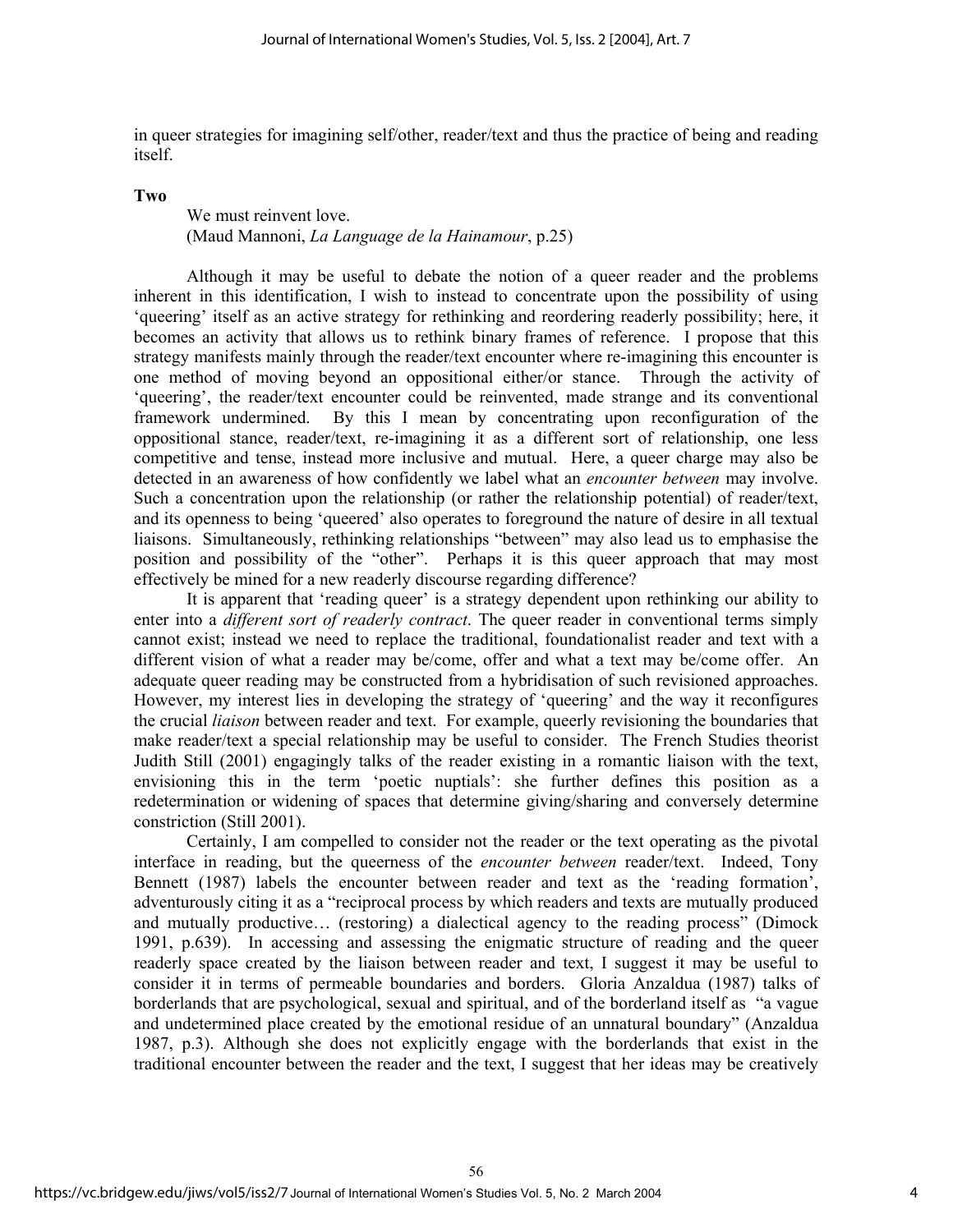applied to understand the possibilities existent in creating new readerly relationships. In her plea for flexibility she suggests we switch from:

habitual formations; from convergent thinking, analytical reasoning that tends to use rationality to move toward a single goal (a Western mode), to divergent thinking, characterised by movement away from set patterns and goals and toward a more whole perspective, one that includes rather than excludes (Anzaldua 1987, p.79).

I have already posited 'queer reading' as something that may be able not just to help us rethink the reader/text but also rethink binaries such as self/object. Similarly, Anzaldua cites her overtly queer aim as breaking down the subject-object duality that keeps us a prisoner (Anzaldua 1987, p.80). Dissolving this reductive binary, keeping from duplicating territory/identity labels and instead maintaining the encounter between reader and text in a state of flux is surely the aim for all strategies of queer reading.

It may be argued that the central pivot in terms of reading belongs to the unconscious and that we are never fully in control of what we read and how we interpret what we read. Indeed, (and here, I am in agreement with a Butlerian concept of performative reading) I do not believe we may take up a position at will, but surely a rearrangement of the borders that define the relational stance between reader and text may influence the performances we feel coerced to give? In this model we are not doomed to repeat the same acts indefinitely but are allowed leverage to access new patterns of behaviour. Certainly, Anzaldua's vision may widen our scope for imagining the queer import of reader/text if we accept the malleability of the parameters that have previously governed this interaction. That is, acknowledging that the reader/text encounter is one which has been constructed within a specific framework for categorising and stabilising 'reality'. Surely, a productive queer reading must be the one that questions all stable definitions of reading (including a determined reader/text encounter) as well as the identity of the reader and/or text?

The complex act of repositioning ourselves within a queer reading encounter may be furthered by the queer relational theories articulated by Eve Kosofsky Sedgwick. Her autobiographical text *A Dialogue on Love* deals with her own queerly formulated relationships both with self and others. Here, her main focus is on an additive form of thinking, likened to the logic that something/someone can be *both* one thing and another rather than being *either* one thing or another (Sedgwick 1999, p.109 and p.125). We may use this activity of cutting across oppositional categories to play with the idea that the text and reader do not need to inhabit binary poles but may instead be positioned in an understanding, existing within a liaison that queerly interacts, weaves between and within each other in the reading encounter, meshing, merging and creating new spaces for understanding the parameters of self/other. Thus we may eventually move beyond the notion of a reader/text 'borderland' to a space whose parameters are pulsing and morphic. Sarah Cooper (2000) writes provocatively of the method of 'reading with' as a queer reading strategy and one I perceive as particularly enabling if we are to imagine new ways of determining textual relationships (Cooper 2000, p.74). She also makes a plea for a different sort of readerly connection, arguing "to the extent that queer theory forms queer readers, this influence, as it is written into one's identity and stance, means that one is always reading with an other (rather than as or like an other)" (2000, p.74). But as well as reading *with* (as advanced by Cooper), we may also be able to read *across,* that is, across categories of difference. For example, by taking up particular non-oppositional stances, for example, "with, within, across, beside", we would automatically be destabilising conventional categories of relational difference, whilst also queerly agitating our own preferred sexual or gender identity.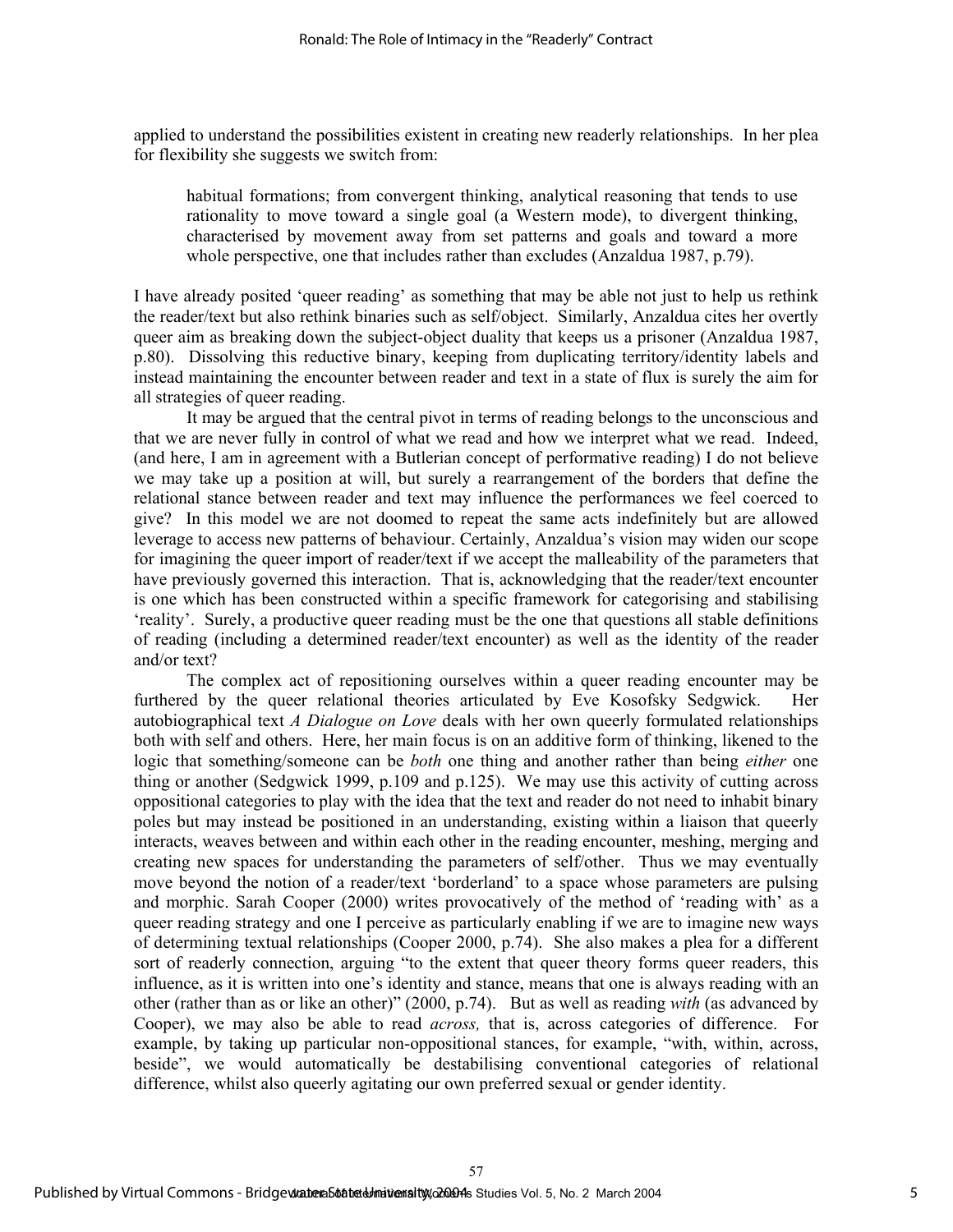My suggestion is that revisioning reader/text intimacy is an important queer strategy in that it provocatively troubles our traditional framework for thinking. This includes thinking about sexuality, gender, identity, self/other and about difference. However, the very plurality of the queer is demanding for it requests that we think not only about the way readerly space is constructed in terms of sexuality and gender, but also about how this coercively limits, regulates and produces societal boundaries. A readerly example of this, for example, being the way textual silences conspire to colonise marginal viewpoints*.*

At this point, I wish to further queer the reader/text encounter through the framework of 'love', a timely focus that was visited by Luce Irigaray in *I Love To You* (1996). Echoing ideas about reading as posited by Brooks (1993), Radway (1984) and Cooper (2000), I suggest that the reader/text encounter, and the space produced in this liaison, emerges primarily from, and within, restrictions of desire. Following on from such ideas, I argue that it may be particularly fruitful and interesting to use nascent queer theorisation about intimacy and intimate liaison to provoke us into further stretching/re-imagining and rethinking boundaries that coerce us to particular forms of readerly desire and love. Consequently, a focus upon the boundaries that limit and formulate practices of intimacy and a recognition of the textual contribution in creating a framework within which we love, and how we act out love, is central to such restructuring. This returns us to Sedgwick's (1997) assumption that queer reading is that which departs from 'shoulds' and 'ought' into a wider field for articulating our experience of feeling and relating. Whilst I am concentrating upon the intensity of love as producing a specific, destabilising effect, I acknowledge the ability of other forms of liaison and desire in producing a queer readerly response. Indeed, in a remarkable and elegant essay that comments upon the effect of textural codes in creating a queer readerly space, Renu Bora (1997) cleverly quotes Elizabeth Freeman, who provocatively states that "For me, having a 'crush' is about texture, like crushed velvet or crushed foil. My surface gets all uneven, my underneath shows through, things shine up suddenly. It's like 'being' crushed material, but also like wearing it, alternately slithery and itchy" (Bora 1997, p.94). An acknowledgement of the actual suppleness of desiring boundaries, boundaries that we have been inveigled into believing are static and set, is of course paramount to all re-narration of queer thrills. For example, romantic liaisons are fundamentally conceived of in terms of a tension 'between two' and simplistically the reader/text relationship may also be exposed as a dualistic encounter. However, by relying upon the queer theorisation that expands our notion of self and other, for example in Sedgwick's (1999) identificational terms, we may encounter a more subtle and amorphous space where 'between' may expand across readers and across texts. In this example, the readerly encounter exists not merely as the space where reader (singular) and text (singular) converse. Rather, a queer strategy of reading would instead be reliant upon, and celebratory of, the shifting ingredients (historical, cultural et al) that determine both reader and text as multifaceted, intertextual and plural.

For this piece, I will use the term *love* to describe an intensity of emotion enjoyed by what we understand as 'the heart' and most accessible to Westerners through the relationship between what/who we perceive as self and what/who we perceive as other. When discussing structures that limit our seeing and perceiving of what love may be, of the boundaries that govern the potential of love, it is crucial to acknowledge that such boundaries exist in an unnatural state, reliant upon us perceiving "reality, society and self" in a particularly reduced and ego-dependent way. To illuminate this – love as constriction, love occurring within a finite set of parameters - it may be useful to acknowledge the non-Western viewpoint where what is stressed is the *boundlessness* of love and the infinite capacity of the mind and heart which are one.

My own understanding of Tracey Chevalier's novel *Girl With A Pearl Earring* is, to some extent, dependent upon my acceptance of those limits that confine me to acting out a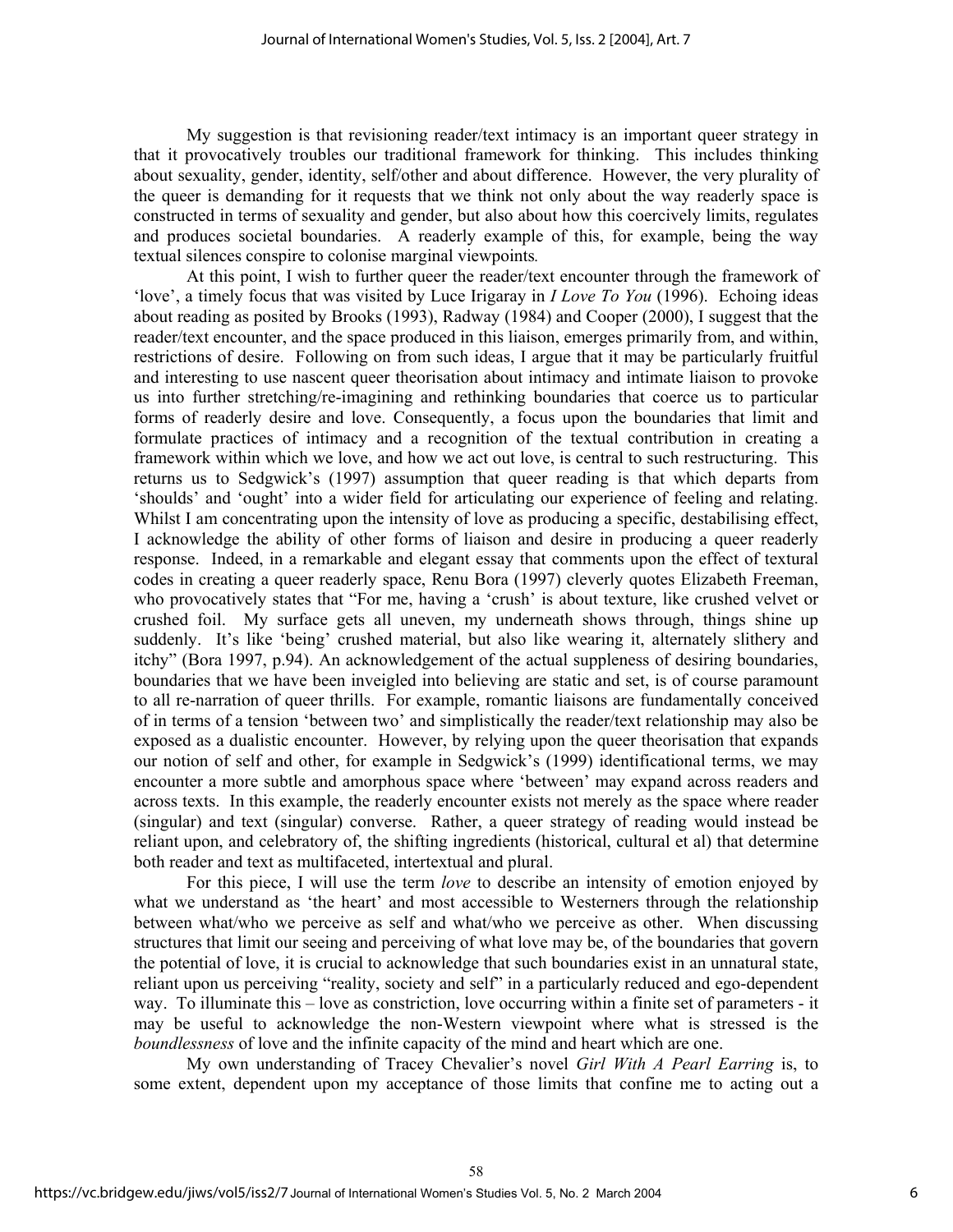particular reader/text engagement. I am formally coerced by means of constitutive silences and narrative insistence, by the subtle rendition of gender and its relationship to (hetero)sexuality, to a readerly performance that will situate itself neatly and harmoniously within the framework offered. On first reading*, Girl With A Pearl Earring* is not a radical book, but perhaps in subsequent reading encounters, that is precisely the reason for its usefulness and profundity. That is, it is able to lay bare the hegemonic patterns of our reading behaviour, provoking us to a new and queer understanding of the reading encounter itself. This may be especially true in understanding the way our reading of gender and sexuality is shaped by that encounter, how our readerly desires and expectations are met or undermined by the signification of the text. But, what of love in the encounter between Griet and myself, between the textual artefact labelled *Girl With A Pearl Earring* and my own identity as something similarly (culturally and historically) constituted? Prosaically, what's love got to do with it?

In Luce Irigaray's (1990) analysis of gender differentiation, *Je, Tu, Nous* the author draws upon the work of biologist Helene Rouch in advancing a theory dependent upon the singularity that exists between mother and child *in utero* (Irigaray 1987, p.37-44). Here, Irigaray explores the idea of a fusion between one and another (or rather one and one) operating not in terms of competition or colonisation, but in terms of something "strangely organised and respectful of the life of both" (Irigaray, 1987, p.38). This relationship between mother and child, mediated by the placenta, is presented, by Irigaray, in terms of 'the placental economy' and is a clever and intriguing way of accessing loving relationships in terms far removed from any combative, oppositional Symbolic. Instead, we are given the opportunity to think differently about what the relationship 'between' may be, witnessing a form of love that cannot be understood parasitically, but is instead presented in balance, in harmony without recourse to differential combat. I have already suggested that the reader/text exchange is often presented as something competitive, oppositional and thus oppressive. Indeed, whilst J. Hillis Miller's (1977) essay *The Critic as Host* may force some "brilliant and labyrinthine" investigations into critical reading habits, (Lodge and Wood 2000, p.254), it also offers a formulation of reading that is dependent upon the actual imagery of parasitism (Hillis Miller 1977, p.255-262). Further, I argue that an understanding of reading or readerliness as a 'dual to the death' that results in Barthes (2000) "death of the author" (Barthes 2000, p.146-152) or in some colonisation of the text, may only be possible through the use of a framework for thinking that is uselessly violent and thus ultimately unproductive.

Interestingly, given my interest in rethinking the reading encounter in terms of queer desire, Rouch (in dialogue with Irigaray) goes on to defend her thesis against the traditional Western framework of Freudian psychoanalysis. She argues that "it justifies the imaginary fusion between a child and its mother by the undeveloped state of the child at birth and by its absolute need of the other, its mother" (Irigaray 1987, p.42). She develops this thinking by reiterating the common view that this fusion simply has to be broken in order to render the child as a subject; that is entering into subjectivity through the Symbolic, and a subsequent engagement with language. Her argument leads us to rethink psychoanalytical understanding of the subject and of desire by causing us to be aware of the parameters by which both are judged. This is precisely what I suggest must also be done in terms of the reader/text encounter and the way our understanding of the reading relationship is formed. Instead, Irigaray and Rouch encourage us to think about a notion of self and other that exists before language and "does not necessarily accord with those forms our cultural imaginary relays: loss of paradise, traumatising expulsion or exclusion" (Irigaray, 1987, p.42). Her emphasis is on re-imagining possibilities for what we may become, something I wish to develop by newly conceiving possibilities for what we may read/experience in terms of readerly intimacy. Julia Kristeva (1987) also attempts to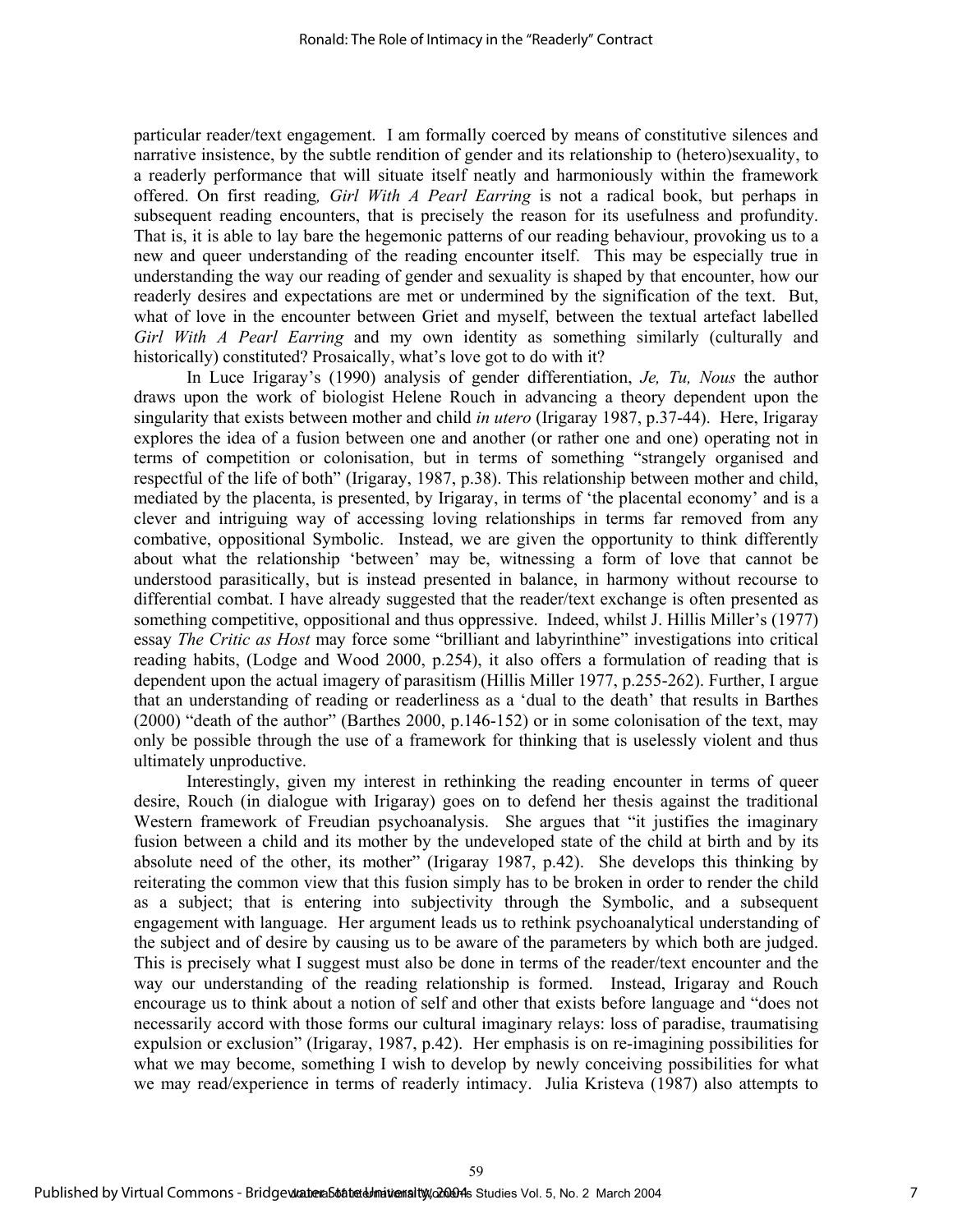understand the way 'love' manifests itself in Freudian psychoanalysis, in her essay *Freud and Love: Treatment and Its Discontents* (Kristeva 1987, p.21-56). I suggest that a consideration of psychoanalytical terms such as "idealisation, desire and narcissism" are relevant in repositioning the queer borderland that exists in the text/reader encounter. Such reconsideration is likely to cause us to access the text differently, to understand our motivations and longings aslant. Of course, the most important (and radical) issue here is using a view such as Irigaray's 'placental economy' to reorder our expectations for the possibilities that may exist in a dialogic relationship when our sense of desiring self is re-imagined. However, it may also be used to answer earlier questions concerning the relationship of the queer (reader) to language and to consider the ethical implications of reading.

I am not suggesting we use the model of Irigaray/Rouch as a template where the text or readerly encounter will become the mediating placenta, but rather that we use such ideas to provoke strange and clever queer strategies for reimagining readerly engagement. If our challenge was to rethink the reading encounter in terms of liaison, then using a theory that queerly reconfigures that encounter through the desire of our first love-bond, our first romance (and one before our acquisition of language in the fatherly Symbolic) seems pertinent.

In talking to heterosexual friends who have also read *Girl With A Pearl Earring* I am struck by how emphatically they read it as onlookers witnessing a love story. Their wish was for Griet to capture Vermeer; in terms of 'relationship', the relationship was the one existing between Vermeer and Griet. I would suggest that given the overt positioning cues in the text, for example, the way Vermeer is constantly alluded to, is enigmatised as 'him' in an attempt to coerce the viewer into viewing the artist as a mystery to be solved, inducing at least a wistfulness and more a longing, that is the way that Chevalier wants the text to be read; that is from a position of heterosexuality and conventional gender identification. However, a queerly imagined perspective may instead read outside the categories of gender to produce a reading that is more concerned about reading 'with' Griet, understanding her longing, refusing judgement and acknowledging the way readerly positions are formed. However, admittedly, in my battle with lesbian and queer readerly positions I wanted Griet to escape, to escape from Vermeer and from Pieter. In terms of 'relationship' for me the love affair was not between Vermeer and Griet but between Griet and myself. This is not to place sole emphasis upon the reader in creating readerly space but to acknowledge the importance of relationship and intimacy in reimagining the reader/text encounter as something different to that which we have been coerced into believing. Although my lesbian stance could be construed as operating *against* a queer reading, I suggest it could in fact be used to acknowledge the panoply of reading relationships *in potentia*, awakening us to possibilities of other divergent and queer responses. In terms of the relationship between a lesbian position and a queer position, I am also suggesting that far from acting out an encounter based on hostility, they may actually be able to productively inform the other. Indeed, Doan (1994) writes winningly for the emergence of the "lesbian post-modern" in her book of the same name, promoting this position as something funded by insights both lesbian and queer. Despite admitting that 'there is no innocent way to wear the category' of lesbian, Robyn Wiegman also posits it as a "seductive, subjectively necessary… disturbingly territorial and regulatory regime" (Wiegman 1994, p.16). Echoing my own ideas about the fluidity and evolution of queer practices of reading, she then comments that "the lesbian post-modern marks a different type of encounter… it seems to me that the lesbian post-modern slips and shifts Monique Wittig's decidedly modernist proclamation: not just that the lesbian is 'not a woman' but the lesbian is not – cannot continue to be 'the lesbian' either" (Wiegman 1994, p.16). This is the sort of subtle lesbianism I am envisaging in any engagement between queer and lesbian forms of reading practices. I consequently believe that both strategies of thinking may offer methods of further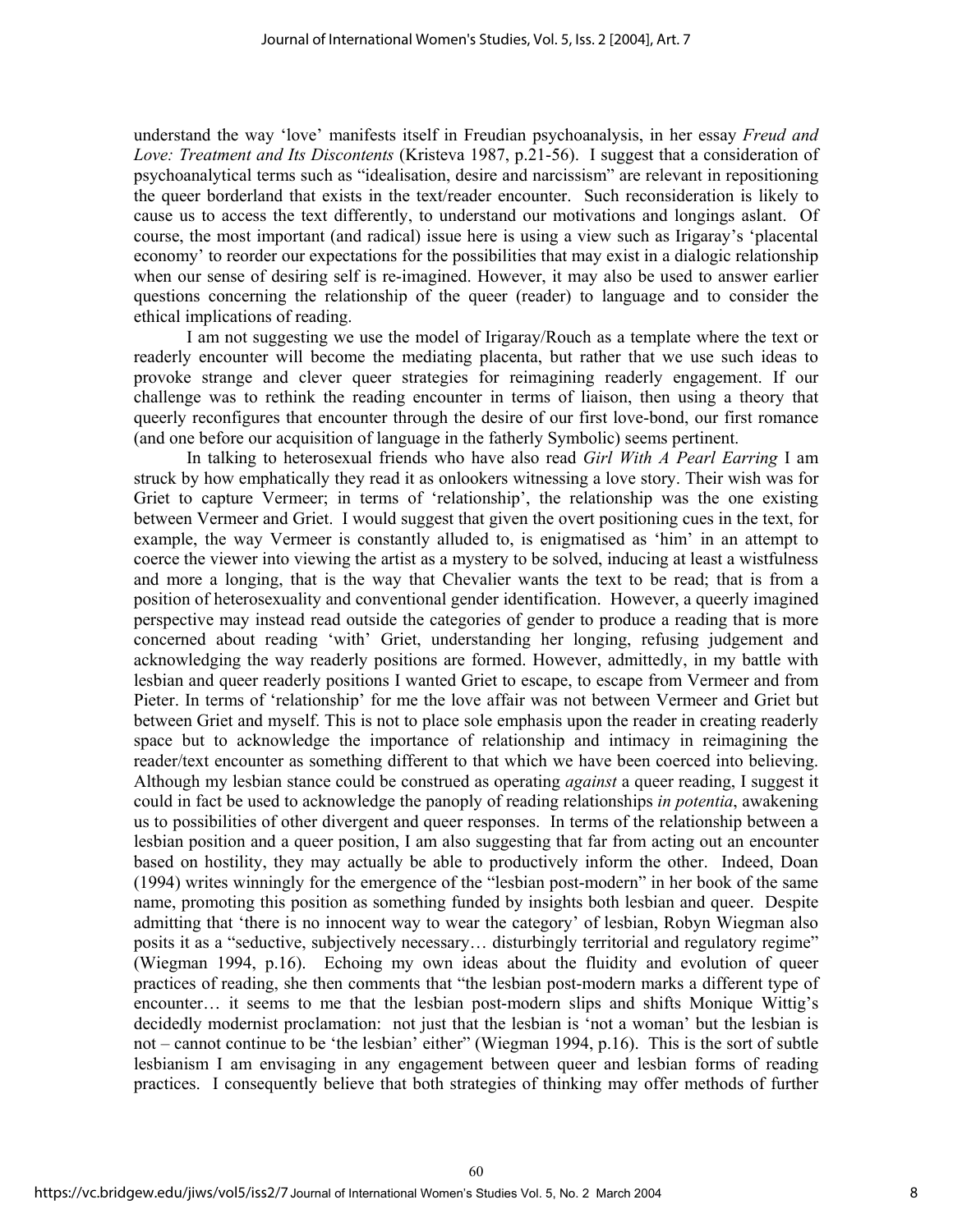understanding self and other, society and text, relationships between and the possibilities for love and intimacy.

#### **Three**

the call for new orientations, new objectives and especially new vocabularies is still admittedly a seductive one

(Diana Fuss, *Inside/Out: Lesbian Theories, Gay Theories*, p.7)

Wolfgang Iser (1980) has commented on the difficulty of describing the space opened up by the activity of reading by asserting that "the two partners in the communication process, namely, the text and the reader, are far easier to analyse than is the event that takes place between them" (Iser 1980, p.107). The difficulty of this task cannot be overestimated. However, it seems that the event between the two, the exchange, does have to be broached in order to reach further understandings of queer strategies of reading. That is, by foregrounding the dynamism and flux of the reading encounter, be it through an understanding of reading as 'performative' or through a desire to 'queer' the encounter between reader and text, we seem most ably equipped to undertake a queer readerly (r)evolution. This is of course not to offer such possibilities as the only queer options. It has to be stressed that whilst there exist queer strategies for re-imagining readerly limits/exchanges, queer readings themselves can be only momentarily glimpsed. They are not (meant) to be fixed. As an example, the collection of essays assembled in Sedgwick's (1997) anthology of queer readings in fiction, *Novel Gazing,* are legitimately 'queer' yet overwhelmingly exist as accounts of dissident sexuality within texts. They do not examine any queer recasting of the relationship between reader/text but are still able to function as examples of 'queer readings'.

My overarching question for this piece has been *Is it possible to define a strategy for reading queer?* with my own predilection being for the activity of 'queering'. Here, the covertly pliable encounter between reader and text offers a stimulating and creative space in which queer activity make take amorphous shape, assume some transitive form. I advance the idea that reading queer brings something new to the process of reading by provoking us to reconsider the factor of identity inherent in the traditional term 'reader' and to propel us into an assessment of factors governing intimacy. However, I also wonder if reading hasn't always relied upon some sort of destabilisation, some sort of shapeshifting, formless, fluidity. Perhaps there is something fundamentally queer about the strange, eclectic nature of reading itself, something that is made particularly transparent in the activity of reading queer?

At this point, a number of possibilities for further investigation present themselves, including an exploration of contemporary queer readerliness in the realms not just of queer theory and/or deconstruction but within the post-modern arena of identity. Certainly, it may be fruitful to approach queerly configured approaches to storytelling alongside Lyotard's theory of postmodernism; that is, something "chiefly characterised by a general incredulity toward metanarratives, large-scale stories that claimed total explanatory power" (Donoghue 1998, p.22). Here, it would be interesting to explore how the queer re-imagines narrative and the space given to individual identity within a text. Ideas such as those proposed by Lyotard appear to have a superficial allegiance to the queer, yet it may be beneficial to avoid making assumptions about the depth of such an alliance before exploring the cast of their individual colours and nuances. Another possibility for further exploration could be in contrasting the philosophies espoused by a queer theorist such as Judith Butler and a more conservative reader-response critic. All such explorations would augment the current paucity of work on queer and reading.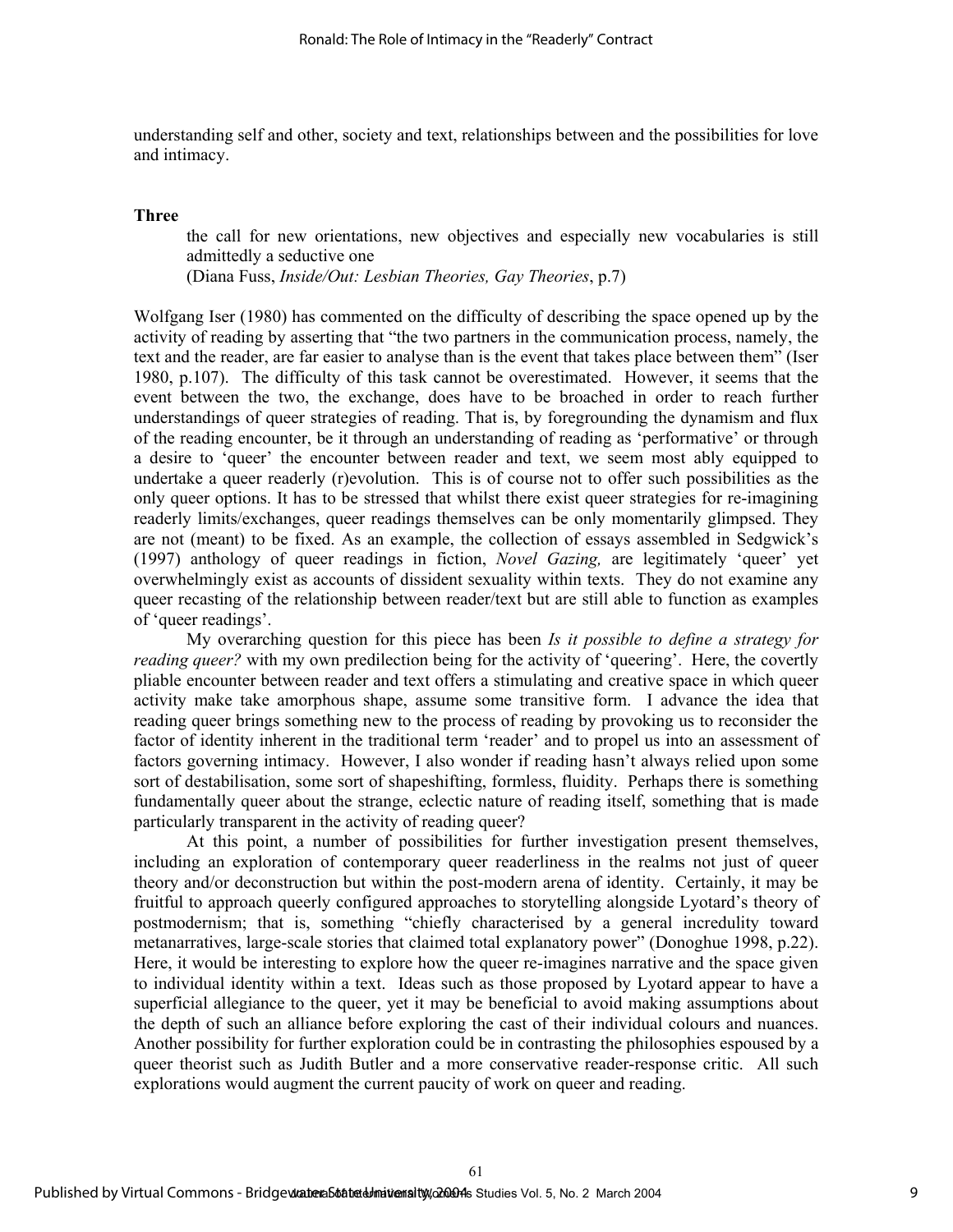At the same time, whilst building on understandings and re-imaginings from our approach to queer readerly strategies we must expand our thinking to include other differently configured readerly spaces and their possible impact on the structures through which representation is monitored and difference established. I would conclude from my own research and thinking that this is crucial.

The most obvious (common?) way of approaching the queer is by situating it within frameworks of gender that are bipolar, heteronormative and, arguably, masculine. However, to deepen our understanding of the queer I believe that a focus on sexual and gender dissidence in the role given to lesbian women could be beneficial. I was alerted to the importance of lesbian thinking in the realms of queer reading by several arguments including Mary McIntosh's (1993) feminist comment that:

queer theory, being *de*constructionist, has much in common with the more radical forms of social constructionism represented in the male gay tradition. Indeed queer theory may be said to be a development of that tradition, which has simply laid claim to a more all-encompassing status (McIntosh 1993, p.47).

However, whilst acknowledging the problems surrounding feminism (especially lesbian feminism) and queer theory, not least due to the non-gender specificity of the queer, I remain convinced that a productive *engagement* between them is possible. I am not suggesting that an 'agreement' or 'truce' between such positions can be reached, (or is even desirable...) but that each has much to offer the other in presenting diverse opportunities for reformulating societal structures and formations surrounding identity, representation, relationships and formative processes such as reading. Certainly, 'queer reading' (in all its guises) is something that can be developed much further. As well as an investigation into 'difference' through an oscillation between a queer and lesbian practice of reading, it would be fruitful to comment upon queer(ing) spaces for textual production and textual dissemination.

It may also be pertinent to pay attention to the role of the imagination in queer thinking and reading. Lastly, a major issue in this work remains in determining the freedom of the reader in terms of the queer. Does a queer position allow us to somehow override the normative effects of a text?

I conclude my exploration by again exhorting the importance of love in re-imagining ourselves as queer adventurers and queer readers. A considered revision of how the queer resites our traditional, Western notion of intimacy (especially the notion of love) and how this reconsideration may interact with wider, boundless relating to identity remains a fecund ground for further reader-oriented experimentation. At the same time, I argue that the lesbian postmodern may also offer startlingly productive relational possibilities, ones that we may be able to apply to the arena of the textual encounter:

In looking at the interlocking of two parts – fingers and velvet, toes and sand – there is not, as psychoanalysis suggests, a predesignated erotogenic zone, a site always ready and able to function as erotic. Rather, the coming together of two surfaces imbues both of them with eros of libido... for their own sake and not for the benefit of the unity or organism as a whole… their value is always provisional and temporary, ephemeral and fleeting (Grosz, 1994, p.80).

Returning to the earlier emphases of Jonathan Weinberg in articulating an elegant and subtle queer aesthetic, I now argue that queer reading may be most productively re-imagined through a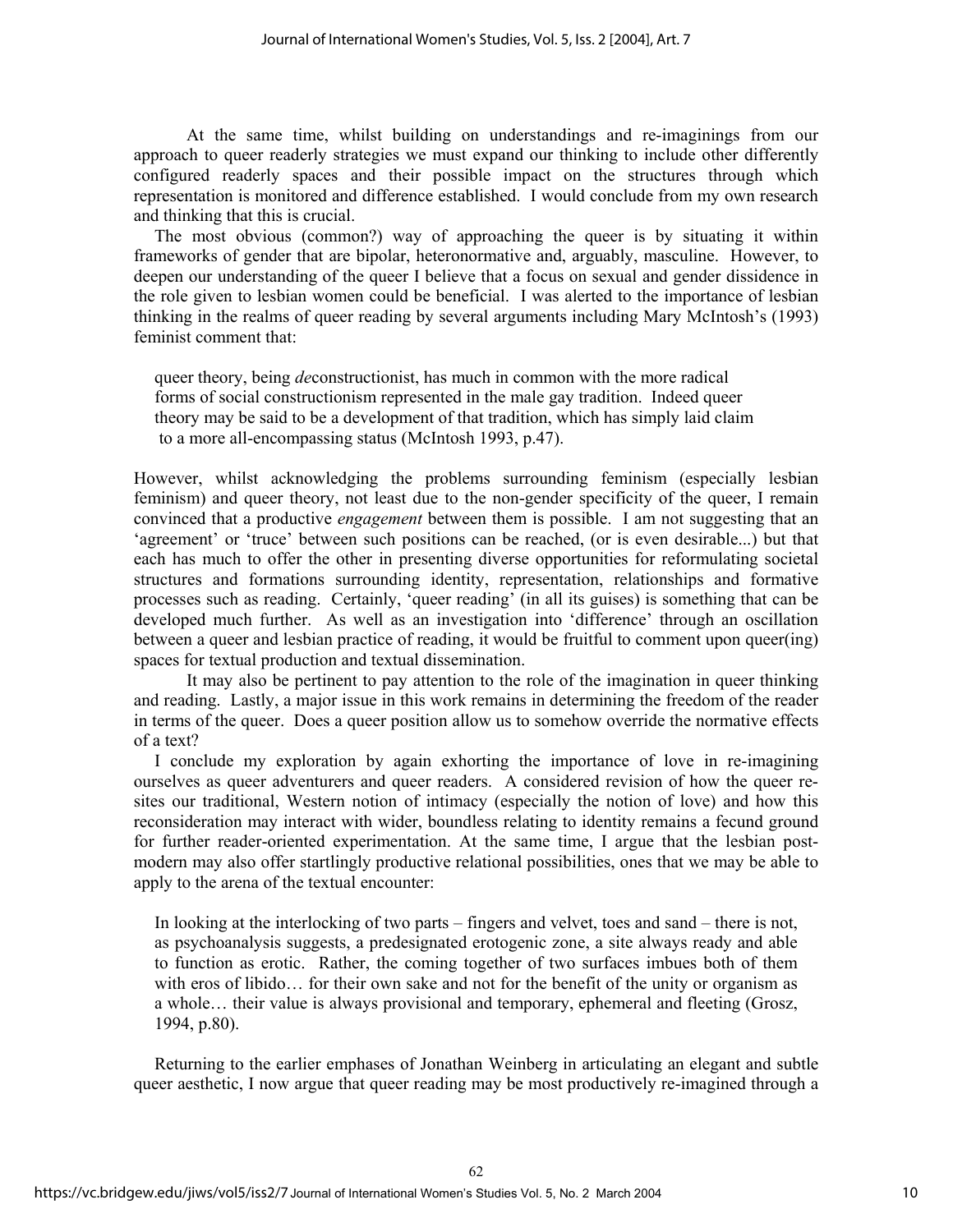revisioned and politically charged framework for understanding self and other. This framework is likely to be radically informed by notions posited by the post-modern lesbian. Therefore, for me, queer strategies of reading do not mean the death of the reader or the death of the text, but rather, the imaginative and creative re-education of ourselves in terms of how we may relate, both to the text and ultimately to the wider arena of selves and identities beyond the academy.

## **Bibliography**

Anzaldua, G. (1987) Borderlands – La Frontera: The New Mestiza Aunt Lute Books: San Francisco

Barthes, R. (1968) "The Death of the Author" in Lodge, D. and Wood, N. (eds) (2000) Modern Criticism and Theory: A Reader Pearson Education Limited: Essex

Belsey, C. and Moore, J. (eds.) (1997) The Feminist Reader. Macmillan: Basingstoke

Bennett, T. (1987) Texts in History: The Determinations of Readings and Their Texts in: Attridge, D, Bennington, G. and Young, R. (eds.) Post-Structuralism and the Question of History Cambridge University Press: New York

Bora, R. (1996) Outing Texture. in E. K. Sedgwick (ed.) (1997) Novel Gazing: Queer Readings in Fiction Duke University Press: Durham and London

Brooks, P. (1993) Body Work: Objects of Desire in Modern Narrative Harvard University Press: Cambridge, Mass. and London

Chevalier, T. (2000) Girl With A Pearl Earring HarperCollins: London

Cooper, S. (2000) Relating to Queer Theory: Rereading Sexual Self-Definition with Irigaray, Kristeva, Wittig and Cixous Peter Lang: Bern

Dimock, W. C. (1991) "Feminism, New Historicism, and the Reader" in R.R.Warhol and D. Price-Herndl (eds.) (1997) Feminisms Macmillan: Basingstoke

Donoghue, D. (1998) The Practice of Reading Yale University Press: New Haven and London Fuss, D. (ed.) (1991) Inside/Out: Lesbian Theories, Gay Theories Routledge: New York

Grosz, E. (1994) "Refiguring Lesbian Desire" in L. Doan (ed.) The Lesbian Postmodern Columbia University Press: New York and Chichester, West Sussex

Hawthorn, J. (1987) Unlocking the Text Edward Arnold: London

Hennessy, R. (2000) Profit and Pleasure Routledge: New York and London

Hillis Miller, J. (1977) "The Critic as Host" in D. Lodge and N. Wood (eds.) (2000) Modern Criticism and Theory: A Reader Pearson Education Limited: Essex

Irigaray, L.(1993) Je, tu, nous: Toward A Culture of Difference Routledge: New York and London

Irigaray, L. (1996) I Love To You Trans. Alison Martin. Routledge: New York

Iser, W. (1972) The Reading Process: A Phenomenological Approach in D. Lodge and N. Wood

(eds.) (2000) Modern Criticism and Theory: A Reader Pearson Education Limited: Essex

Kristeva, J. (1987) Tales of Love Columbia University Press: New York

Mannoni, M. (1983) *La Language de la Hainamour* in Quinzaine Litteraire (403)

McIntosh, M. (1993) *Queer Theory and the War of the Sexes* in J. Bistow and A. R. Wilson(eds.) (1993) Activating Theory – Lesbian, Gay, Bisexual Politics Lawrence and Wishart: London

Radway, J. (1984) "The Readers and their Romances" in R.R. Warhol and D. Price-Herndl (eds.) (1997) Feminisms Macmillan: Basingstoke

Sedgwick, E. K. (1985) Between Men: English Literature and Male Homosocial Desire Columbia University Press: New York

Sedgewick, E. K. (1997) Novel Gazing: Queer Readings in Fiction Duke University Press: Durham and London

Segewick, E. K. (1999) A Dialogue on Love Beacon Press: Boston